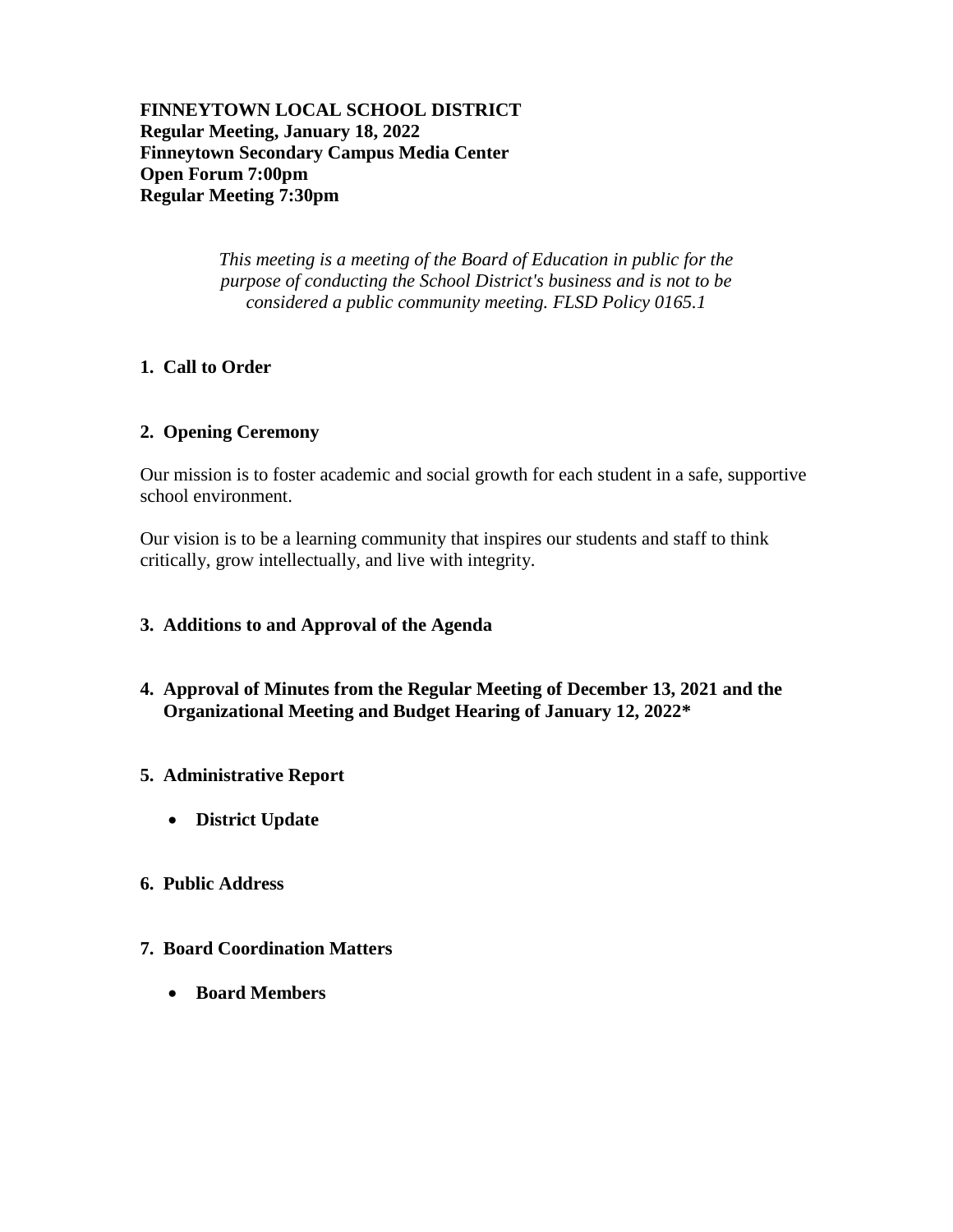# **8. Financial Matters**

# **8.1 Adoption of the Consent Calendar**

It is recommended that the Board adopt the "Consent Calendar" as follows:

Action by the Board of Education in adoption of the "Consent Calendar" at this point of the agenda means that all items appearing with an asterisk (\*) after the title constitute the "Consent Calendar" and are adopted by one single motion, unless a member of the Board of Education or the Superintendent requests that any such item be removed from the "Consent Calendar" and voted upon separately.

# **a) Monthly Financial Report\***

# **b) Depository and Investment Balances as of December 31, 2021\***

| U.S. Bank                             | 0.0050\% | \$318,185.22    |
|---------------------------------------|----------|-----------------|
| <b>STAR Ohio</b>                      | 0.0900\% | \$17,245,536.19 |
| U.S. Bank (construction fund)         | 0.8300\% | \$9,987,474.48  |
| STAR Ohio (construction fund) 0.0900% |          | \$4,498,329.93  |

# **c) Interest Earned on Depository and Investment Accounts as of December 31, 2021\***

| General Fund             | \$1,323.71 |
|--------------------------|------------|
| <b>Construction Fund</b> | \$6,812.28 |

# **d) Monthly Bond Project Spending and Commitment Report\***

[See attachment]

# **e) Approval of Payment - FY22\***

It is recommended the Board approve payment of the following invoice(s) representing purchases that were made prior to the issuance of a valid purchase order of the district: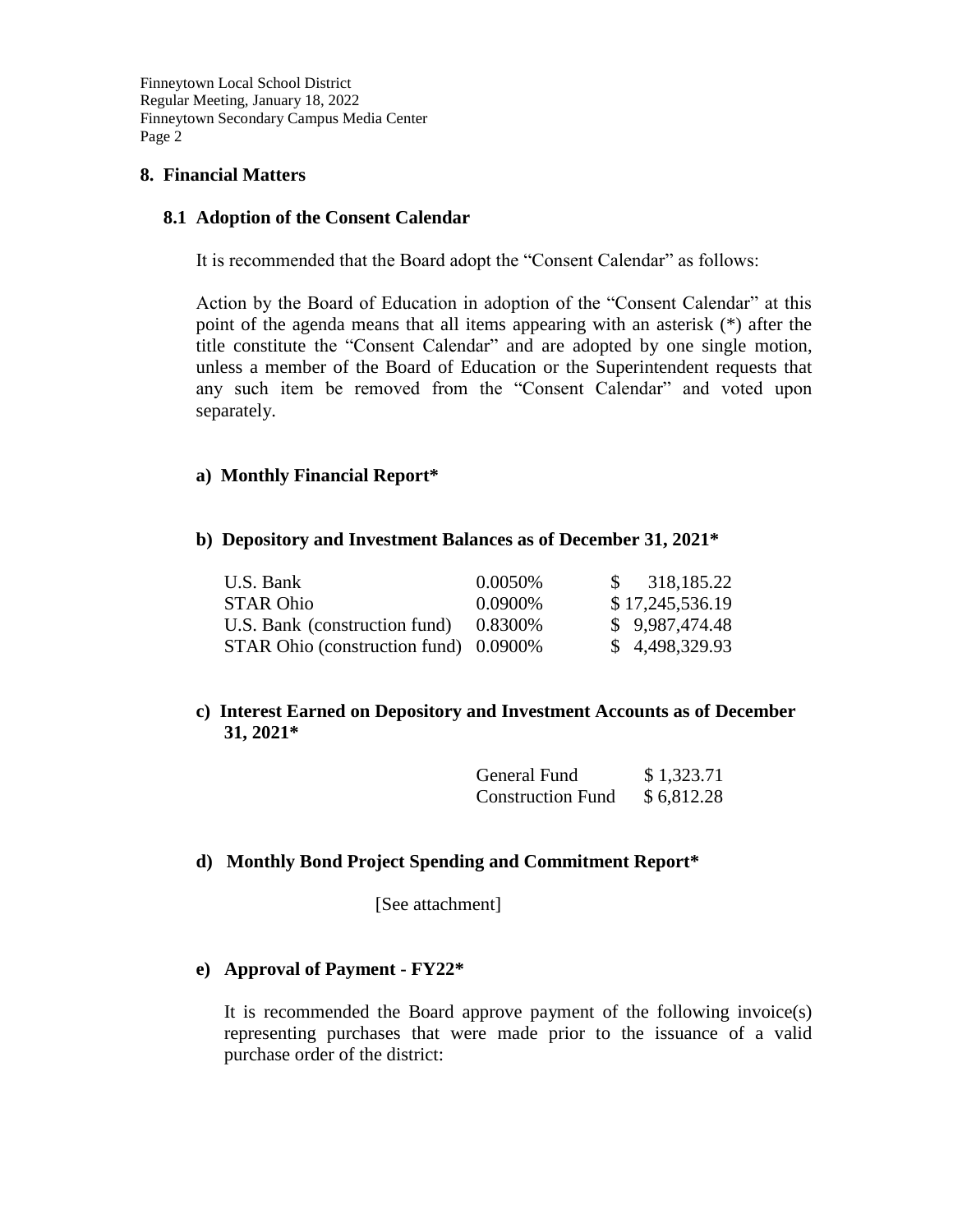| DATE | <b>VENDOR</b>                                       | <b>AMOUNT</b> |
|------|-----------------------------------------------------|---------------|
|      | 10/30/21 Hamilton County Educational Service Center | \$6,666.93    |
|      | (.6 FTE psychologist - first month)                 |               |

### **9. Superintendent's Recommendations**

#### **9.1 Adoption of the Consent Calendar**

It is recommended that the Board adopt the "Consent Calendar" as follows:

Action by the Board of Education in adoption of the "Consent Calendar" at this point of the agenda means that all items appearing with an asterisk (\*) after the title constitute the "Consent Calendar" and are adopted by one single motion, unless a member of the Board of Education or the Superintendent requests that any such item be removed from the "Consent Calendar" and voted upon separately.

#### **a) Acknowledgement of Resignations\***

It is recommended that the Board acknowledge the following resignations, which have been previously accepted by the Superintendent:

| <b>Kara Giesting</b>    | <b>Intervention Specialist</b><br>effective January 7, 2022 (personal) |
|-------------------------|------------------------------------------------------------------------|
| <b>Susan Mollineaux</b> | <b>Elementary Teacher</b><br>effective May 31, 2022 (retirement)       |
| <b>Chandra Ward</b>     | Health Aide<br>effective January 3, 2022 (personal)                    |

#### **b) Approval of Family and Medical Leaves\***

It is recommended that the Board approve the following Family Medical Leave(s):

**Renae Brown,** Regular Education Assistant, beginning November 30, 2021, and continuing through approximately January 17, 2022 (revised).

**Kayla Miller,** Teacher, beginning October 22, 2021 and continuing for a maximum period of twelve weeks (revised).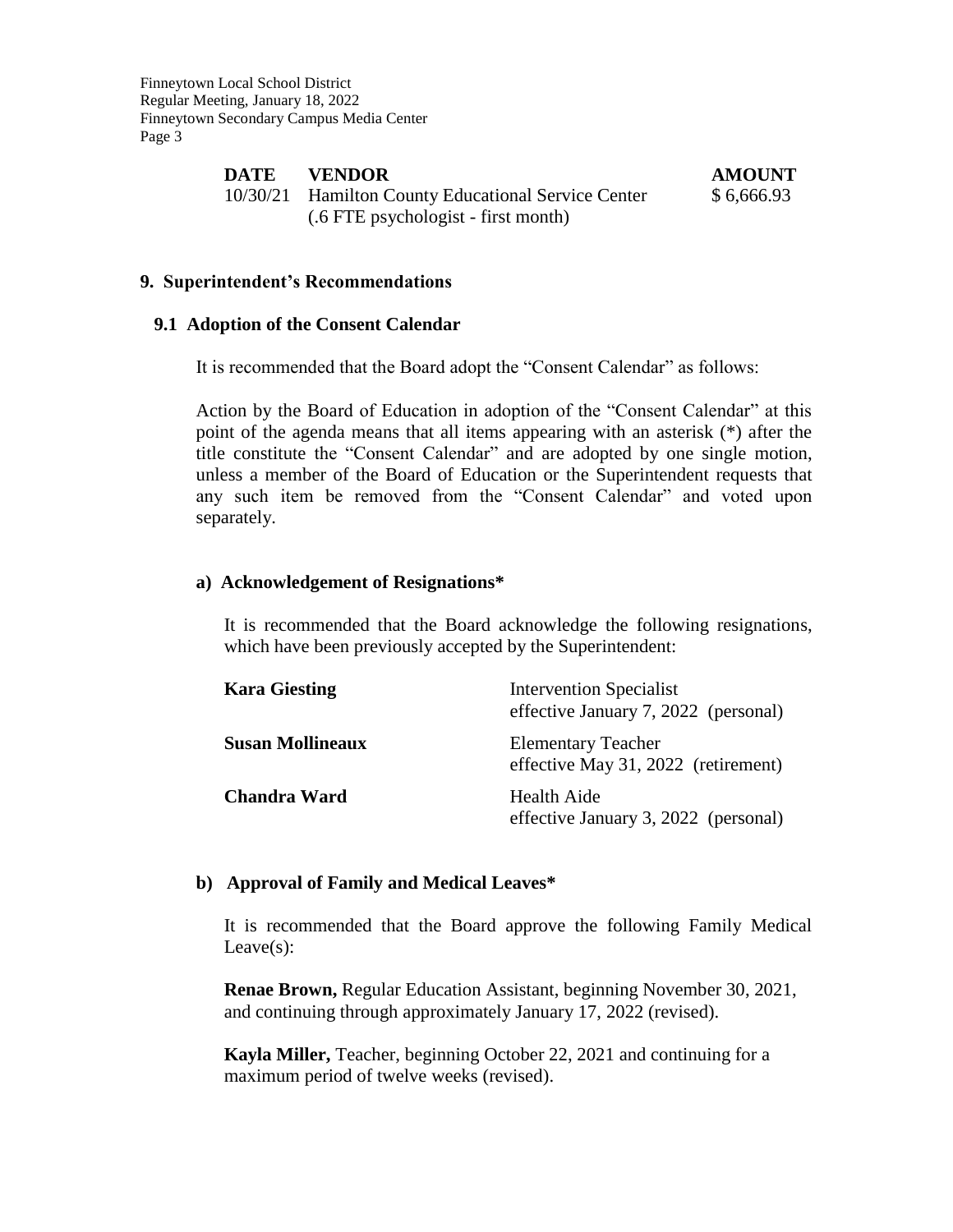# **c) Approval of Substitute Teachers Provided by Comprehensive Substitute Solutions\***

It is recommended that the Board approve the following substitute teachers who are employed by Comprehensive Substitute Solutions and may be assigned to fill absences for the Finneytown Local School District, effective January 12, 2022:

| Babatu, Kwesi         | Hill, Gloria           | Rone, Jessica        |
|-----------------------|------------------------|----------------------|
| Barnes, Cheryl        | Hopkins, Samuel        | Ruffner, Sara        |
| Barnes, Roosevelt     | Howard, Latrice        | Salem, Duha          |
| Barnes, Sarah         | Hughes Jr., George     | Schneider, Cindy     |
| Barnett, Althea       | Israel, Shamauel       | Schuler, Emily       |
| Bell, Danny           | Jenkins, Shannon       | Shaw, Phylliss       |
| Bellamah, Christopher | Jones, Darrell         | Sithe, Adam          |
| Binford, Cornelia     | King, Candace          | St. Hilaire, Melissa |
| Blank, Diana          | Laird, Maggie          | Stegman, Jessica     |
| Blanks, Earl          | Marshall, Gwen         | Straughn, Emily      |
| Brinkman, Rosa        | Martin, Artis          | Sullivan, Clyde      |
| Calhoun, Brenda       | Miller, Mari Kay       | Thrower, Edith       |
| Cargile, Joyce        | Mosher, Parker         | Tubbs, Quinetta      |
| Causey, Mikal         | Myers, Johnnie         | Uetrecht, Kimberly   |
| Colvin, Gayle         | Neri, McKenzie         | VonderHaar, Susan    |
| Connor, Kathryn       | Nitti, Danielle        | Walton, Ronald       |
| Cooper, Edward        | Obert, Jennifer        | Ward, Melanie        |
| Copeland, David       | Oliver, Verneda        | Weiler, Michael      |
| Davis, Gordon         | Parham, Ebony          | Wessels, Joe         |
| Davis, Rollins        | Partee Johnson, Dionne | Whitaker, Richard    |
| Davis, Samantha       | Phillips, Ciera        | Williams, Carla      |
| Dietz, John           | Phipps, Marilyn        | Williams, Tracey     |
| Evans, Patricia       | Pittman, Felicia       | Wilson, Brooklyn     |
| Gaines, Queylah       | Pollington, Connie     | Wise, Donnise        |
| Gaski, Karen          | Richey, Sheila         | Yisrael, Nesyah      |
| Grote, Michael        | Riggins, Maurice       |                      |
| Harris, Jordan        | Robinson, Marilyn      |                      |

# **d) Approval of Home Instruction Tutor\***

It is recommended that the Board approve the following Home Instruction Tutor (Home Instruction Tutors provide temporary tutoring services on an asneeded basis):

Gordon Davis effective January 12, 2022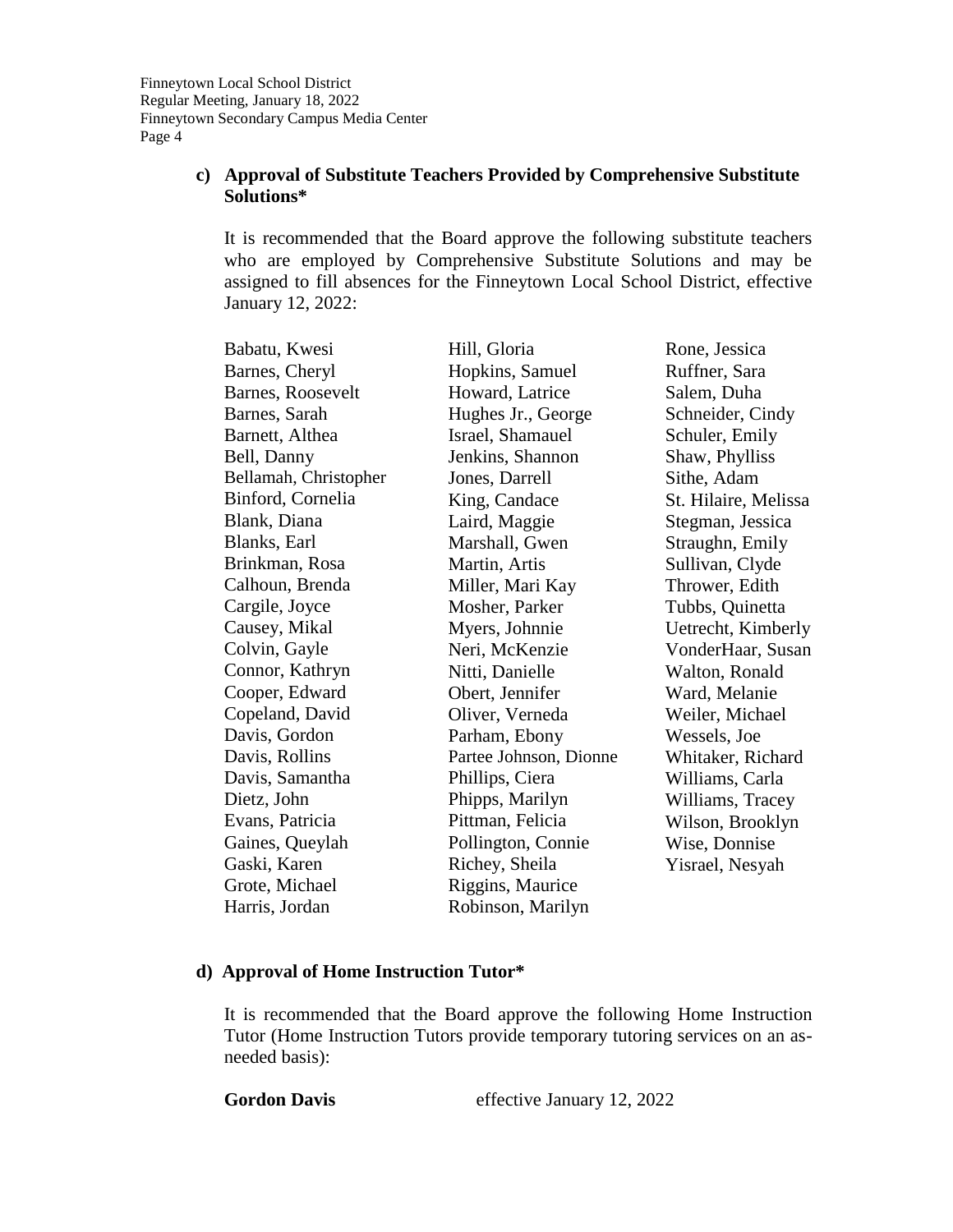# **e) Approval of Change Orders\***

It is recommended that the Board approve the following change orders for the new K-6 Elementary construction project:

## 1) **Change Order #S49 – Skanska Contract**

Add \$3,615.35 to relocate exterior light rough-ins that clashed with the added architectural canopies. As shown in the sketches included in the attachment, the lights were moved under and to the side of each canopy. This change requires the electrician to provide new rough-ins for each light.

## 2) **Change Order #S50 – Skanska Contract**

Add \$976.70 for Bulletin #08 South Property Line. We had the site contractor hire a professional surveyor to pin the property corners and identify the property line prior to proceeding with work in the area. There are no other construction costs associated with the Bulletin.

## 3) **Change Order #S51 – Skanska Contract**

Add \$9,412.93 to provide service disconnects at the mechanical equipment, including (65) VVFs and (2) chillers. Each piece of equipment came with an on-board switch to shut off power to the unit for service work. However, the electrical inspector, IBI, reviewed the equipment and found the potential for energized cables to be exposed in the equipment after the on-board switch is shut off. The inspector required us to install additional disconnect switches adjacent to each unit to eliminate the exposure to energized cables if someone is working on the equipment. The inspector's request is an interpretation of the code that exceeds what is required by plans and specifications.

# **f) Acceptance of Donations\***

It is recommended that the Board accept the following donations:

Athletic training supplies valued at \$2,000 from the Cincinnati Bengals/ PFATS/Medco/Cramer to the Finneytown Local School District Secondary Campus Athletic Department on July 30, 2021.

A \$500 cash donation to the Finneytown Local School District social work fund from The Finneytown Association of Support Personnel (FASP) on December 1, 2021.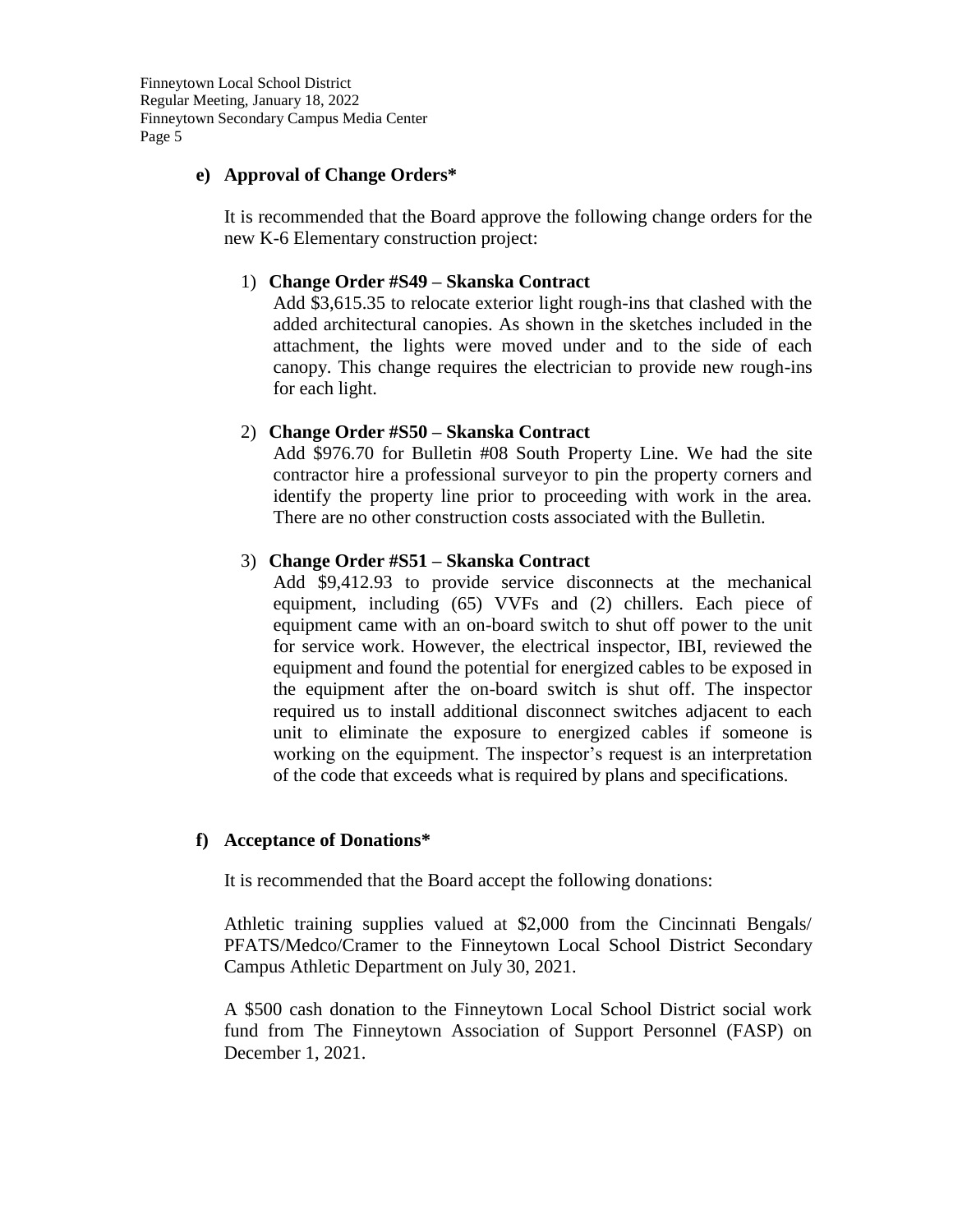A \$6,897.50 cash donation to the Finneytown Local School District athletic department to purchase basketball gymnasium scoreboards from the Finneytown Boosters Association on December 17, 2021.

A \$100 Target gift card to the Finneytown Local School District social work fund from the Finneytown Secondary PTA on December 28, 2021.

## **g) Consideration of School Year 2022-2023 Calendar\***

It is recommended that the Board consider the following 2022-2023 school year calendar, which will be presented for final approval at the next regular meeting of the Board:

August 30, Tuesday Staff In-Service - No School August 31, Wednesday Staff In-Service - No School September 1, Thursday Staff In-Service - No School September 2, Friday Staff In-Service - No School September 5, Monday Labor Day - No School September 6, Tuesday First Day for Students September 23, Friday Staff In-Service - No School October 24, Monday Fall Break - No School November 10, Thursday 1st Quarter Ends (46 days) November 11, Friday Staff In-Service - No School November 23, Wednesday Conference Release Day-No School November 24 & 25, Thursday & Friday Thanksgiving Break - No School December 22, Thurs. - December 30, Fri. Winter Break - No School January 2, Monday Staff In-Service - No School January 3, Tuesday School Resumes January 16, Monday Dr. MLK, Jr. Day - No School January 27, Friday 2nd Quarter Ends (43 days) February 17, Friday Conference Release Day-No School February 20, Monday Presidents Day - No School March 27, Monday – March 31, Friday Spring Break - No School April 3, Monday School Resumes April 7, Friday 3rd Quarter Ends (43 days) April 10, Monday Staff In-Service - No School May 29, Monday Memorial Day June 9, Friday Last Day for Students 4th Quarter Ends (43 days) June 12, Monday Staff In-Service Last Day for Staff